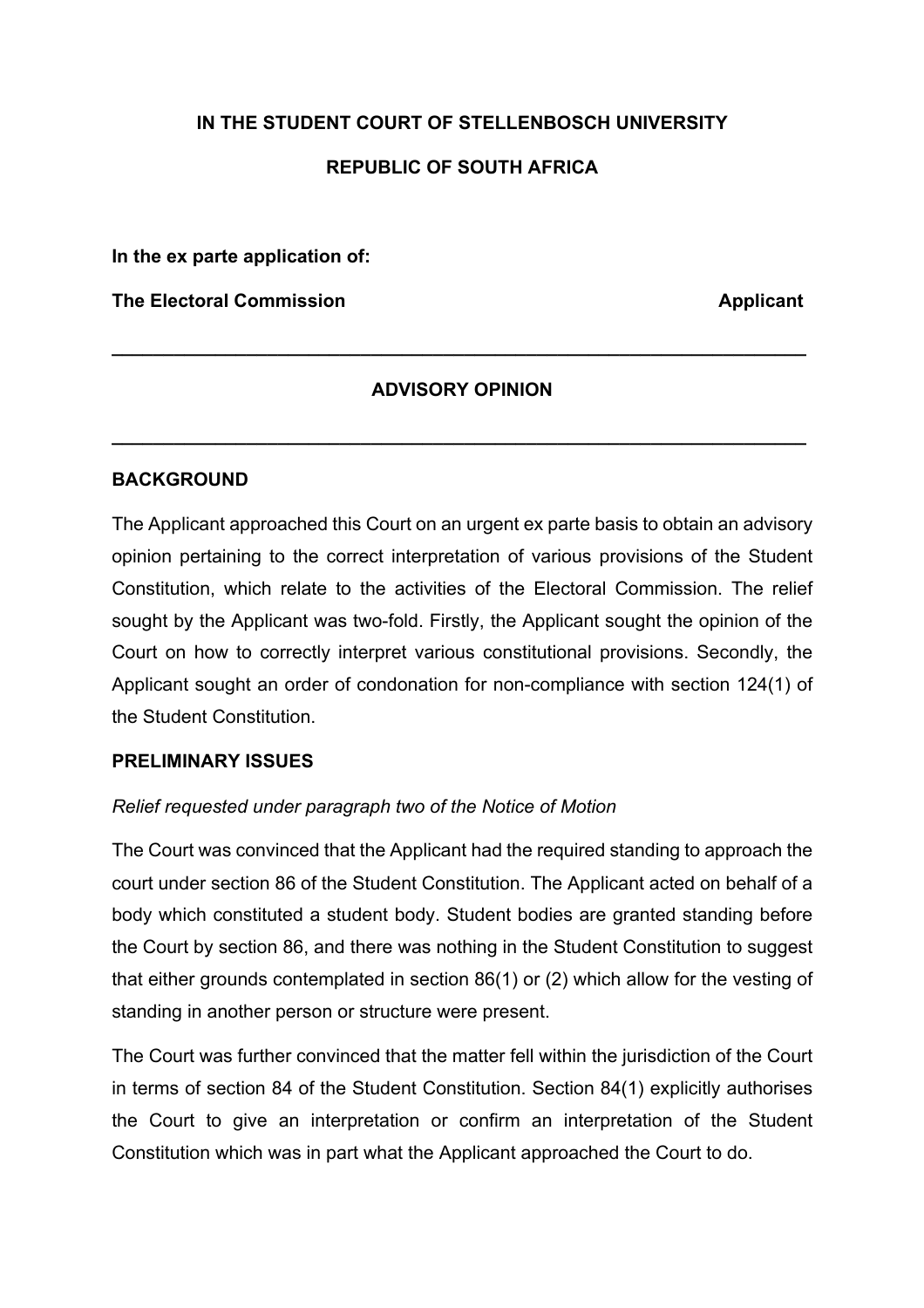The Court was also convinced that suitable reasons were laid out by the Applicant to justify hearing the matter on an urgent basis. The need to clarify the scope of the Applicant's power was rendered urgent by the SRC's decision to have a by-election for one of their vacancies, which the Applicant would need to organise. The need for such an election to occur swiftly is self-evident to ensure that the SRC can function at full-capacity and cater to the student population to the best of its ability.

#### *Relief requested under paragraph three of the Notice of Motion*

The Court viewed the Applicant's request for condonation as an order that could not be granted under an advisory opinion as it was not of an advisory nature. As such, it needed to be heard as part of normal application proceedings.

However, the Court was of the opinion that the relief requested would affect the interests of Tygerberg SRC. As such, it would be undesirable to hear the matter prior to notice being given to Tygerberg SRC of the application before the Court.

The Court resolved to split the two requests given the urgency of the situation. The Applicant was informed of a need to provide notice to Tygerberg SRC and to request a response from them regarding their involvement in the matter within an expedited timeframe giving the urgency of the matter. In the interim, the Court would decide on the correct interpretation of the provisions of the Student Constitution highlighted by the Applicant.

## **INTERPRETATION OF STUDENT CONSTITUTION**

The interpretation of statutory provisions involves determining the correct meaning of these provisions to be applied in whatever practical situations may arise. The process of attaching meaning to statutory provisions is one that draws from a variety of factors. It needs to take cognisance of the plain meaning of the text itself as well as the statutory context a particular provision is placed in. It must also give regard to the broader context that the provision operates in. This broader consideration of context includes giving regard to the historical context a particular statute operates in. The purpose of the statutory provision must also be considered during the process. The need to view statutory provisions holistically within their greater context has been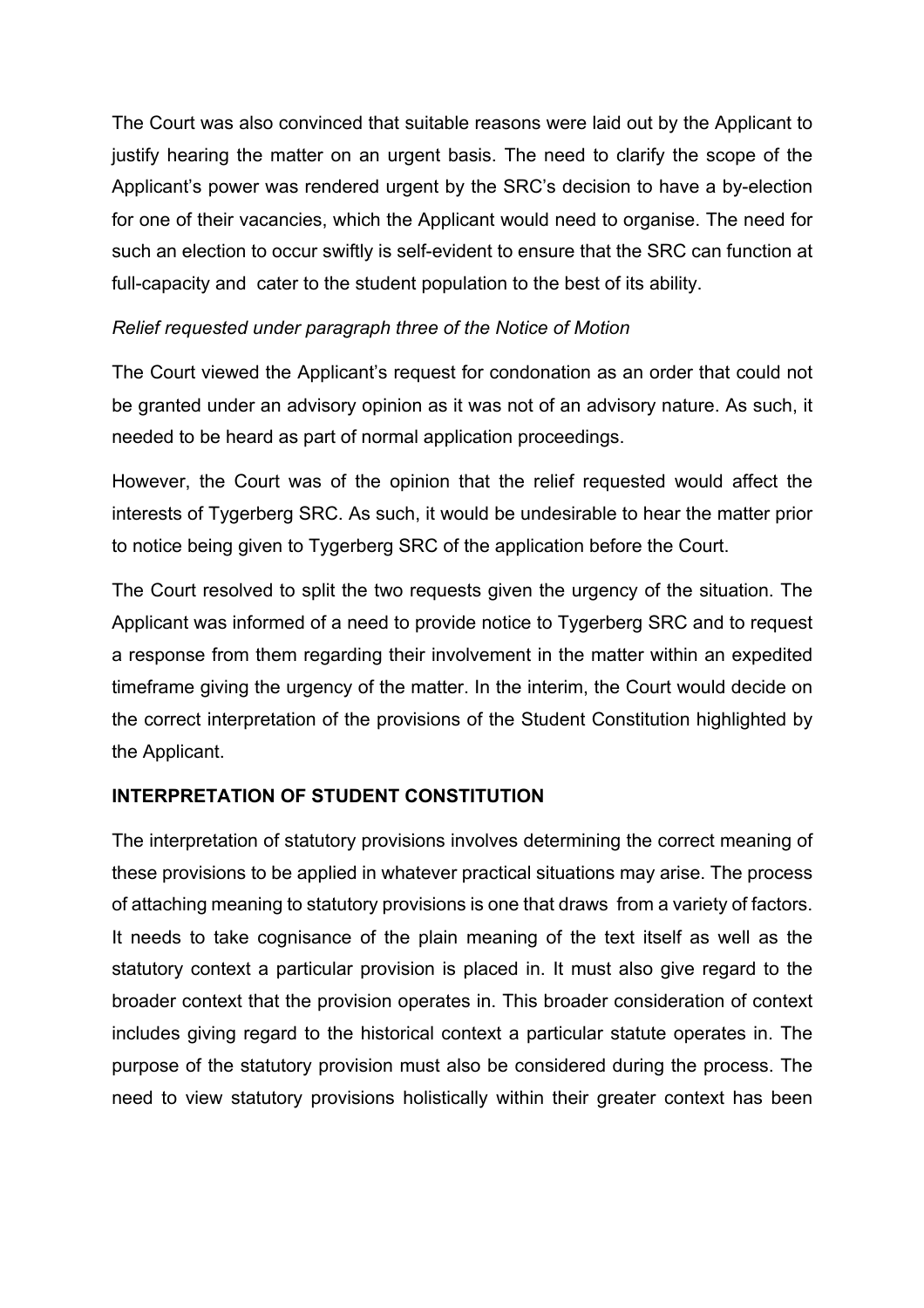confirmed in the authoritative case of *Natal Joint Municipal Pension Fund v Endumeni Municipality*. 1

This is the approach that this Court adopts in its interpretation of the sections the Applicant has requested an interpretation of.

## *Section 118(3)*

The Applicant argued that section 118(3) be interpreted to mean that it may promulgate binding election regulations for any structure that falls within its jurisdiction which can only be set aside by the Student Court, and that it may promulgate rules regulating its own organisation which are binding unless set aside by the Student Court.

The Court agrees with this interpretation of section 118(3). On a plain reading of the section, the use of the word 'rules' denotes that the regulations promulgated by the Electoral Commission ought to be binding. Such is the definition of the term. Furthermore, this understanding is supported by a purposive understanding of the role of the Electoral Commission. It seeks to ensure the elections on Campus are carried out in a manner that upholds the values listed in Part 1 of Schedule 1 of the Student Constitution. To hold that its rules are not binding would significantly detract from its ability to fulfil this mandate.

It would also render the independence of the Electoral Commission vulnerable. To guarantee the independence of the Commission, its powers need to be understood as binding to ensure it is not dependent on the goodwill of the students to achieve free and fair elections. Similarly, the independence of the Electoral Commission would be hindered if the power to regulate its processes lay with another body instead of the Electoral Commission itself.

The binding nature is also re-enforced within the statutory context of the Student Constitution which grants the Student Court the power to review the constitutionality of rules and regulations and set them aside.2 This power would be rendered redundant if other student bodies are afforded the ability to decide themselves whether they are bound by the rules of the Electoral Commission. Deference to the courts to set aside

<sup>1</sup> [2010] ZAKZPHC 63 para 15.

<sup>&</sup>lt;sup>2</sup> Section 84(1) read with section 85(3).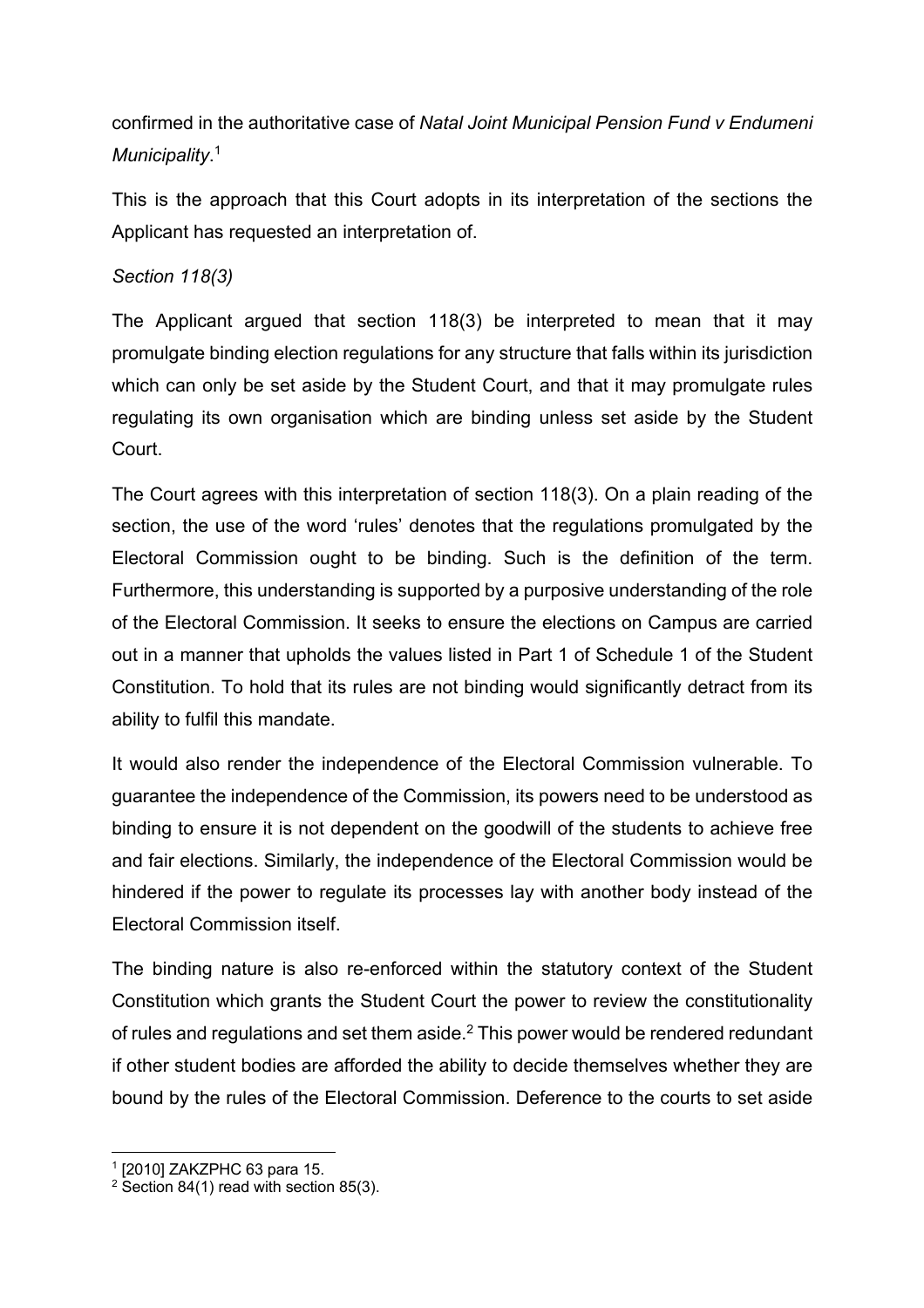that which is unconstitutional (be it statute, policy, decisions or remedial orders) has been confirmed previously in the cases of *Oudekraal Estates (Pty) Ltd v City of Cape Town and Others*<sup>3</sup> as well as in *Economic Freedom Fighters and Others v Speaker of the National Assembly and Others* ("*EFF*"). 4

## *Section 121(3)*

The Applicant requested that section 121(3) be understood to mean that its members are only precluded from running in elections that the Commission itself is tasked with organising.

The Court respectfully disagrees with this interpretation. Section 125 of the Student Constitution makes it clear that the Electoral Commission plays an oversight role in all other elections that take place on campus which are not organised by the Commission itself. The purpose served by the Electoral Commission to ensure free and fair elections would be significantly impaired if they oversee elections that they participate in themselves. The role of electoral oversight served by the Electoral Commission is as important as the role of electoral organisation that they serve.

# *Section 124(1)*

The Applicant argued that section 124(1) should be interpreted to mean that the Tygerberg Student Council may only appoint a student who has been nominated by the Electoral Commission from a list of names provided by the Tygerberg Student Council after it has received applications from the student body.

The Court notes the Applicant's concern that the section is phrased broadly. However, it is of the opinion that this broadness means that the section cannot be interpreted to prescribe a particular process. It would be an undue strain on the deliberate choice of general language within the provision to hold that only one procedure can be followed by the Electoral Commission in providing advice to the Tygerberg SRC in selecting an Election Convener.

<sup>3</sup> [2004] ZASCA 48.

<sup>4</sup> [2016] ZACC 11.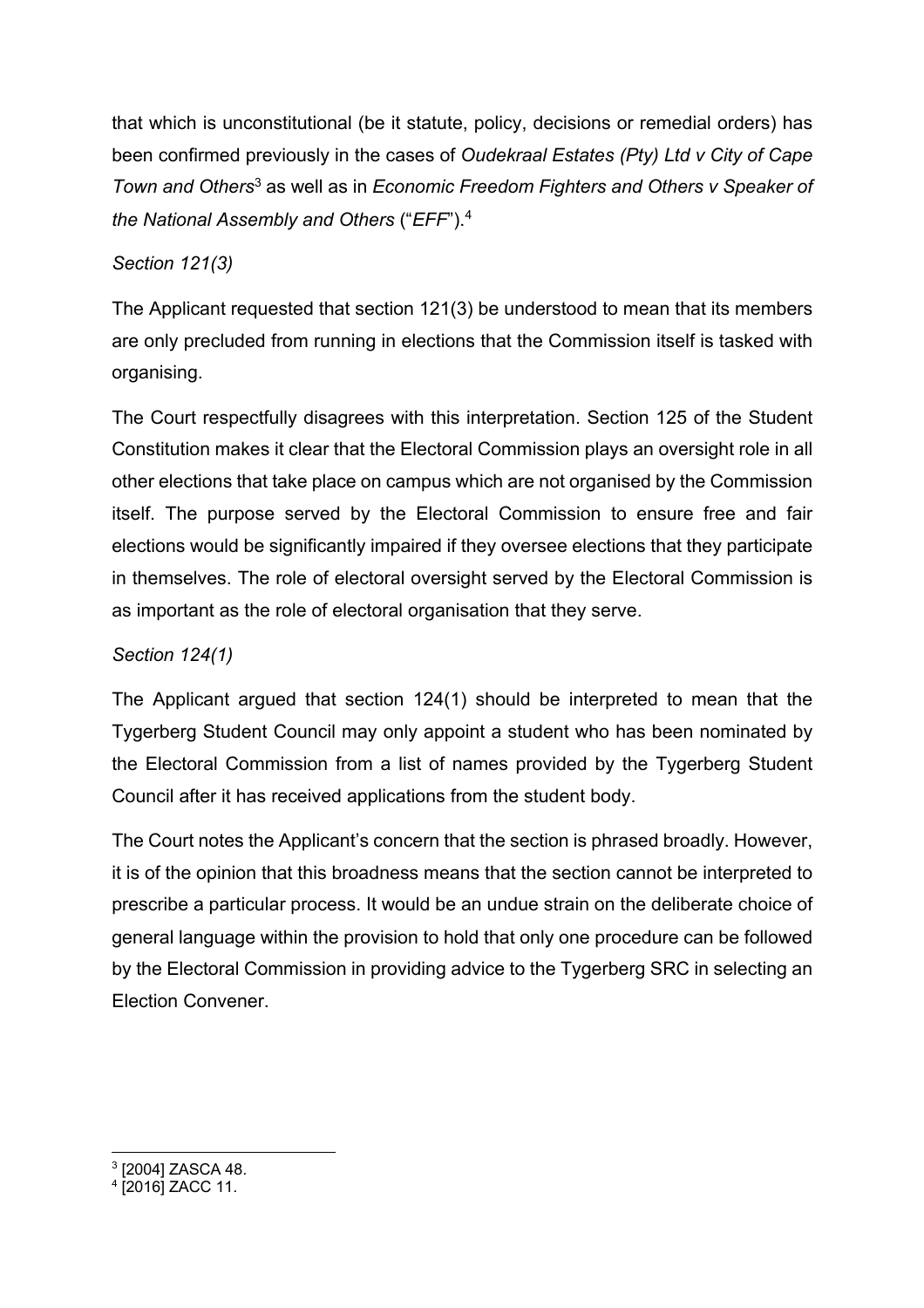Furthermore, the Court is of the opinion that the procedure proposed by the Applicant is unsustainable given the nature of the interaction between the Election Commission and the Tygerberg SRC as envisioned in the Student Constitution.

The ordinary syntax of section 124(1) suggests that the Election Commission should advise and consent to the process Tygerberg SRC elects to follow in selecting an Election Convener, not the outcome of that selection. The structure of the sentence clearly paints the Tygerberg SRC as the actor vested with primary authority in selecting an Election Convener for the Tygerberg Campus.

This understanding of the provision is supported by other provisions in the Student Constitution. Should the Election Commission be tasked with consenting to the candidate elected by Tygerberg SRC, their ratification powers in section 124(2) would in effect be rendered redundant. Furthermore, section 126 is clear that the Election Commission may monitor and not manage the election of the Tygerberg SRC. This understanding of the interaction between the Election Commission and the Tygerberg SRC illustrates that the Election Commission is not as closely involved in elections pertaining to the Tygerberg SRC as the Applicant understands it to be. As such, the Applicant's interpretation of their role in the process of selecting Tygerberg's Election convenor is not supported by a holistic reading of the provision.

#### *Section 125(2)*

The Applicant argued that section 125(2) be understood to afford it binding remedial powers. The Court agrees with this interpretation for similar reasons to those outlined in relation to the interpretation of section 118(3).

Ultimately, for the Electoral Commission to fulfil its mandate and ensure its own independence, the remedial steps it takes have to be binding on all affected parties. This view is specifically supported by the facts of *EFF* which held that the remedial action ordered by the Public Protector would be binding until set aside by an order of the court. The Office of the Public Protector was another institution that was afforded constitutional independence and the court held that to ensure that this independence was respected, the remedial action it ordered had to be considered binding.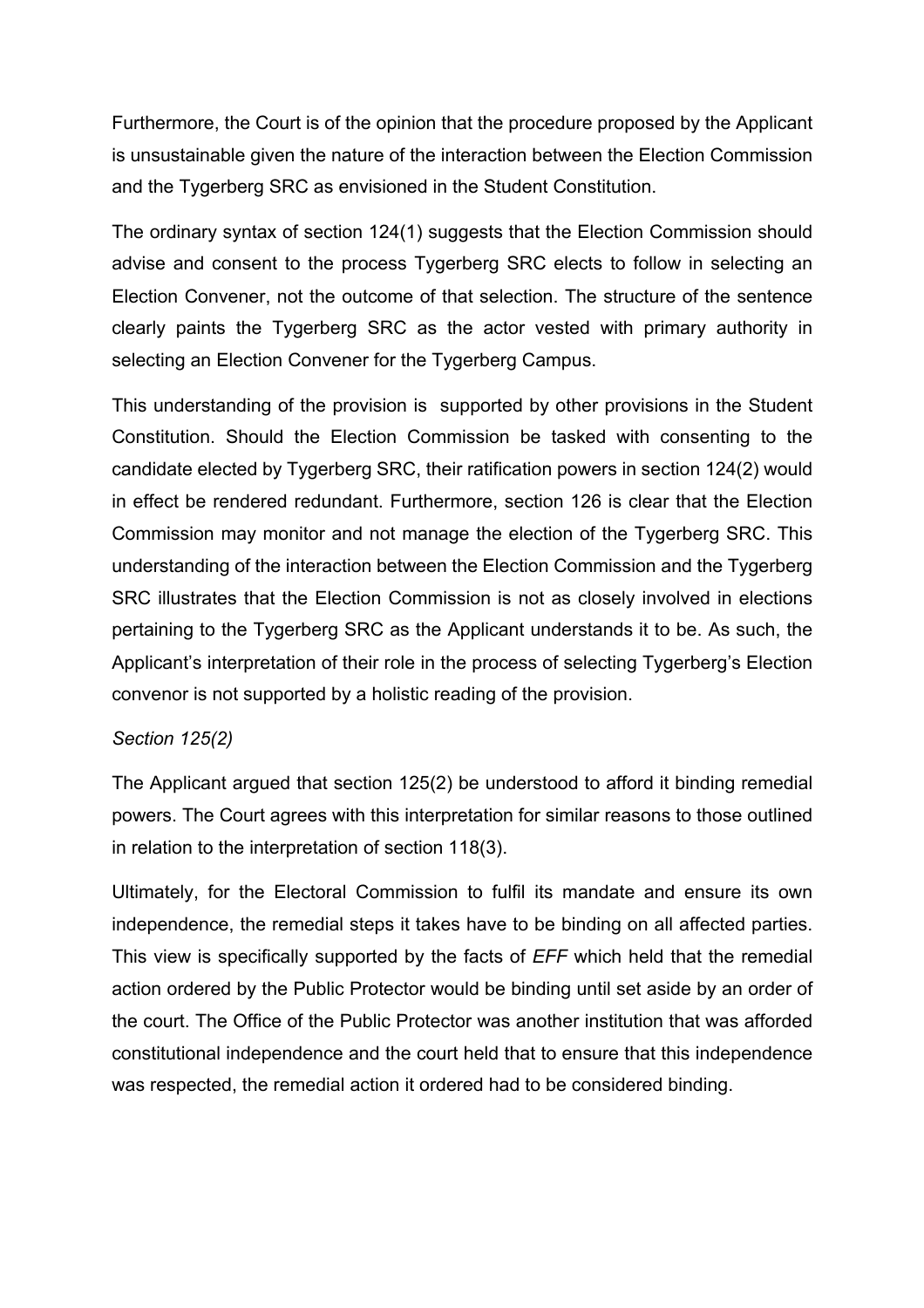#### *Section 127(1)*

The Applicant requested that section 127(1) be interpreted to mean that the Electoral Commission must within 24 hours decide whether the complaint warrants further investigation or intervention. However, a final decision on the validity of the election need not be concluded within 24 hours.

The court respectfully disagrees with this interpretation. On a plain reading of the provision, it is clear that the Electoral Commission must resolve the compliant within 24 hours, given the use of the word 'decision'. This is further supported within the wording of section 127 itself. Given that there is a 3-day limit within which the Student Court can be approached to decide on a complaint relating to the outcome of an election in terms of section 127(3), to require that the Electoral Commission reach a decision within 24 hours fits into this timeline.

Furthermore, the Electoral Commission is given the power to regulate its own processes. This affords it the ability to institute structures that could alleviate the investigative burden imposed by section 127(1). Similarly, their ability to monitor elections allows them to remain up to date with what happens during elections as they unfold to allow them to investigate the matter swiftly.

Finally, the purpose served by the short timelines provided for in section 127 is to ensure that elections are held in a way that affords them a degree of certainty. Leaving complaints unresolved when they could be time-sensitive undermines this. A shorter timeframe helps ensure that the election system is afforded greater respect from the student population.

#### *Section 128*

The Applicant requested that the Court confirm that section 128 affords them the ability to set aside the outcome of an election if a complaint is lodged with them. The Court agrees that the Electoral Commission has the power to set aside the result of an election.

However, the source of this power is rather inferred from the provisions of section 127, which vests the Electoral Commission with the power to reach a decision as to the outcome of a complaint lodged with them in terms of section 127(1). Section 128